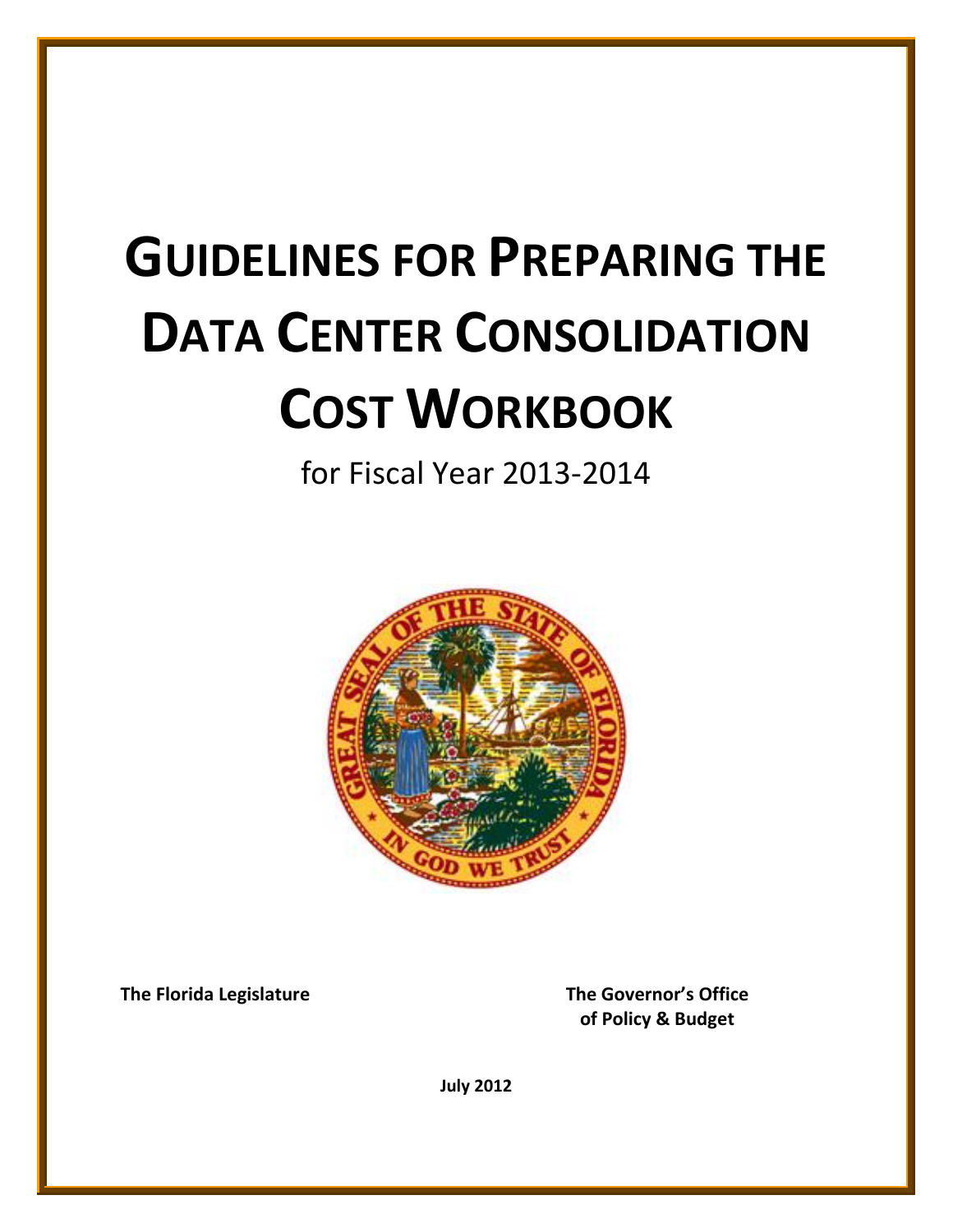THIS PAGE LEFT INTENTIONALLY BLANK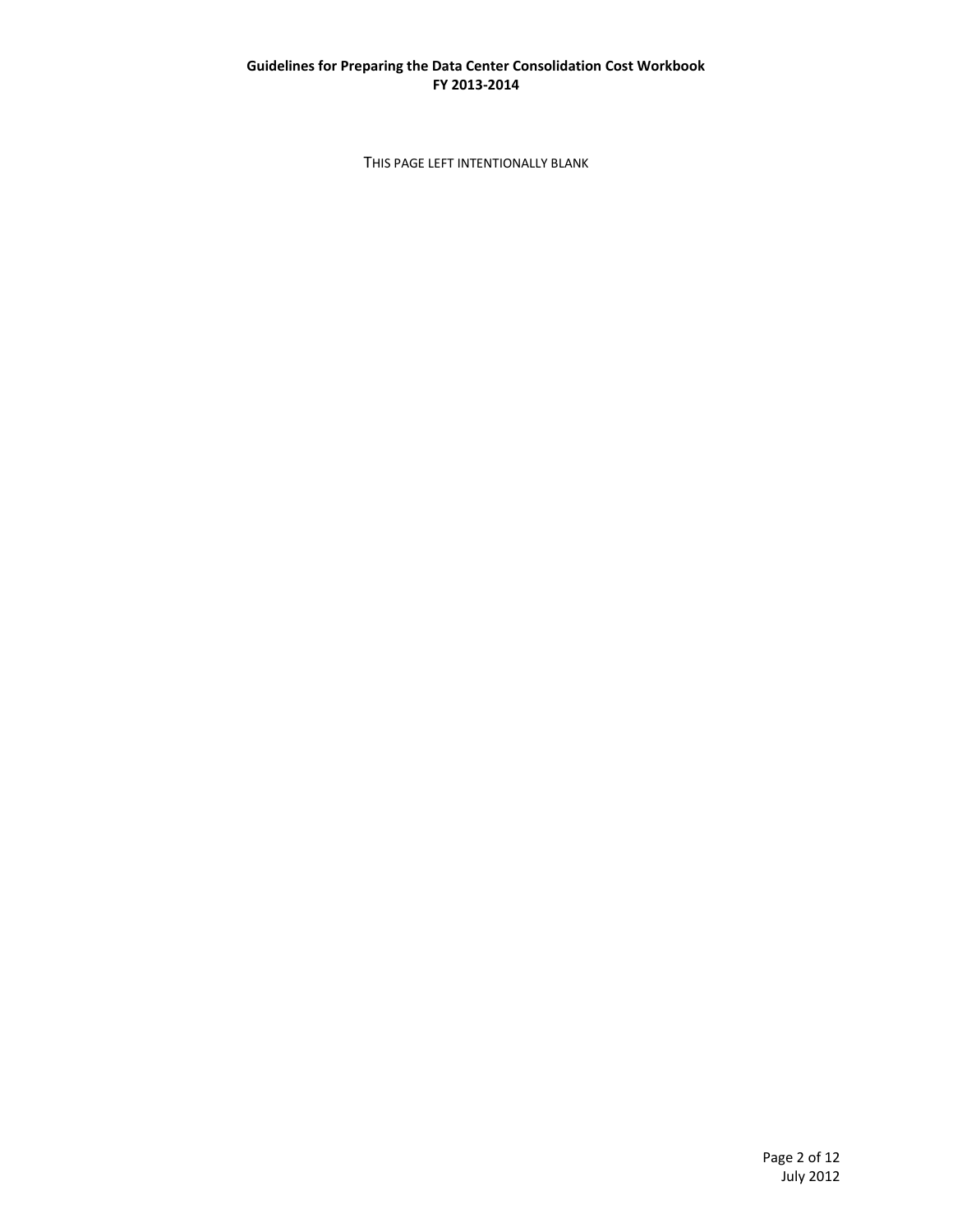#### **OVERVIEW**

Section 1 of Chapter 2012-142, Laws of Florida, amends the schedule for consolidation of agency data centers into a primary data center. For purposes of consolidation, agency data center functions include, all data center hardware, software, staff, contracted services, and facility resources performing data center management and operations *(to include administrative and management and project management functions)*, security, production control, backup and recovery, disaster recovery, system administration, database administration, system programming, job control, production control, print, storage, technical support, help desk, and managed services. *Applications development is not included as a data center function.*

To accomplish this consolidation, section 1 of Chapter 2012-142, Laws of Florida also describes the transition plans that must be submitted; such plans must include the recurring and non-recurring budget adjustments necessary to support the consolidation and that comply with the legislative budget request (LBR) instructions pursuant to s. 216.023, F.S. The Fiscal Year 2013-2014 LBR instructions direct the affected agencies to complete and submit the *Data Center Consolidation Cost Workbook*.

For Fiscal Year 2013-2014, the following agencies must complete and submit the *Data Center Consolidation Cost Workbook*:

- To the Southwood Shared Resource Center
	- o Fish and Wildlife Conservation Commission , except for the commission's Fish and Wildlife Research Institute in St. Petersburg, by July 1, 2013.
	- o Department of Economic Opportunity by October 31, 2013.
	- $\circ$  Executive Office of the Governor, including the Division of Emergency Management except for the Emergency Operation Center's management system in Tallahassee and the Camp Blanding Emergency Operations Center in Starke, by December 31,2013.
	- o Department of Elderly Affairs by March 31, 2014.
- To the Northwood Shared Resource Center
	- o Department of Veterans' Affairs by July 1, 2013.
	- o Department of Legal Affairs by December 31, 2013.
	- o Department of Agriculture and Consumer Services' Agriculture Management Information Center in the Mayo Building and Division of Licensing by March 31, 2014.

NOTE: The primary data centers incorporated Columns A- C of the Summary Cost Spreadsheet and the Personnel Detail Spreadsheet of the *Data Center Consolidation Cost Workbook* in their data collection template. Agencies may use and/or incorporate the data from these spreadsheets into this workbook for purposes of submitting their LBRs; however, it is important that agencies verify that the workbook template is exactly the same as the version published on the Florida Fiscal Portal.

#### **SUBMISSION INSTRUCTIONS**

As required by the Fiscal Year 2013-2014 LBR Instructions, agencies must submit by October 15, 2012, the completed *Data Center Consolidation Cost Workbook* with the LBR. All agencies are required to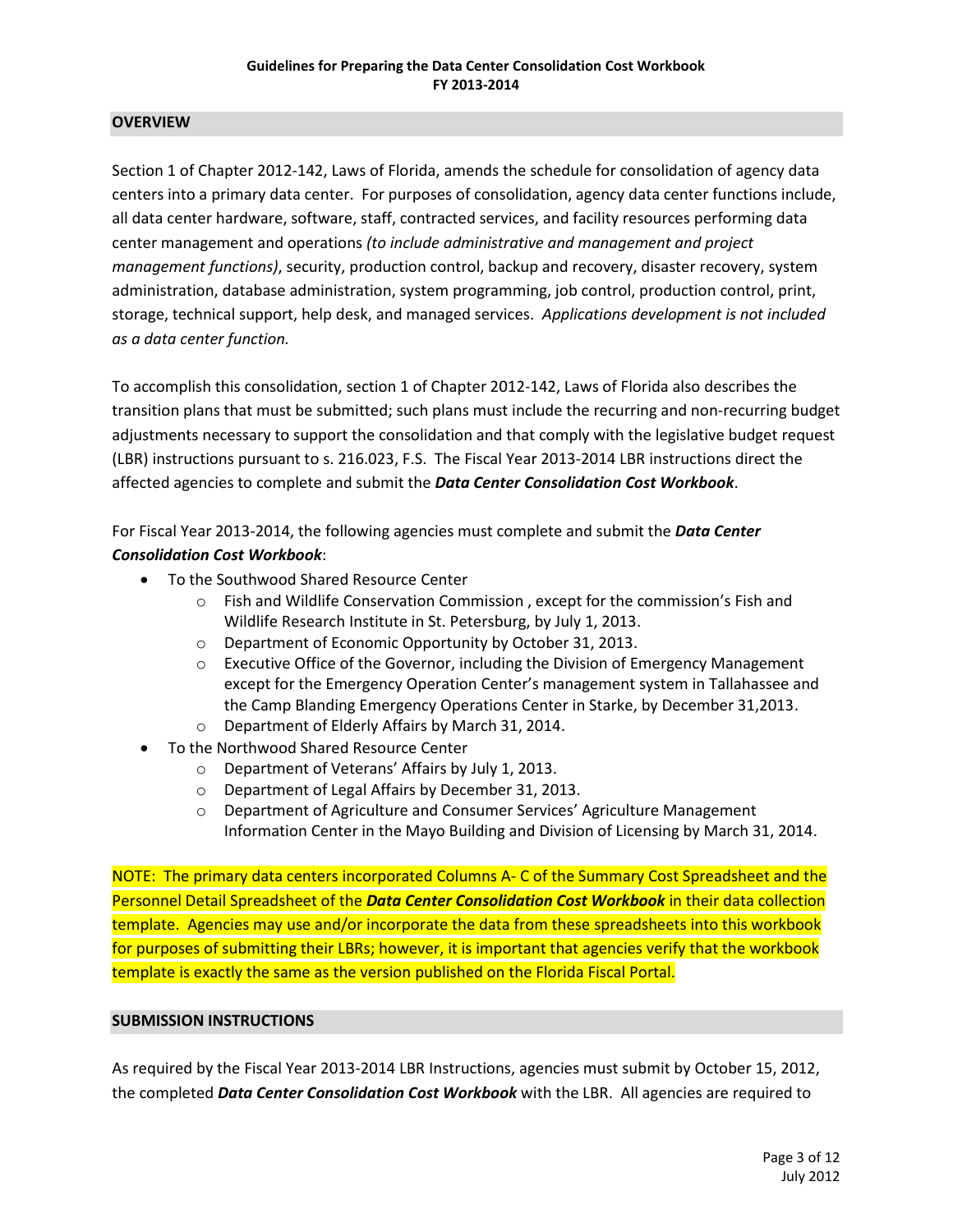send an electronic copy of the workbook in native formats (i.e., MS-Excel) to the Office of Policy and Budget (OPB) and the Legislature at [IT@LASPBS.STATE.FL.US.](mailto:IT@LASPBS.STATE.FL.US)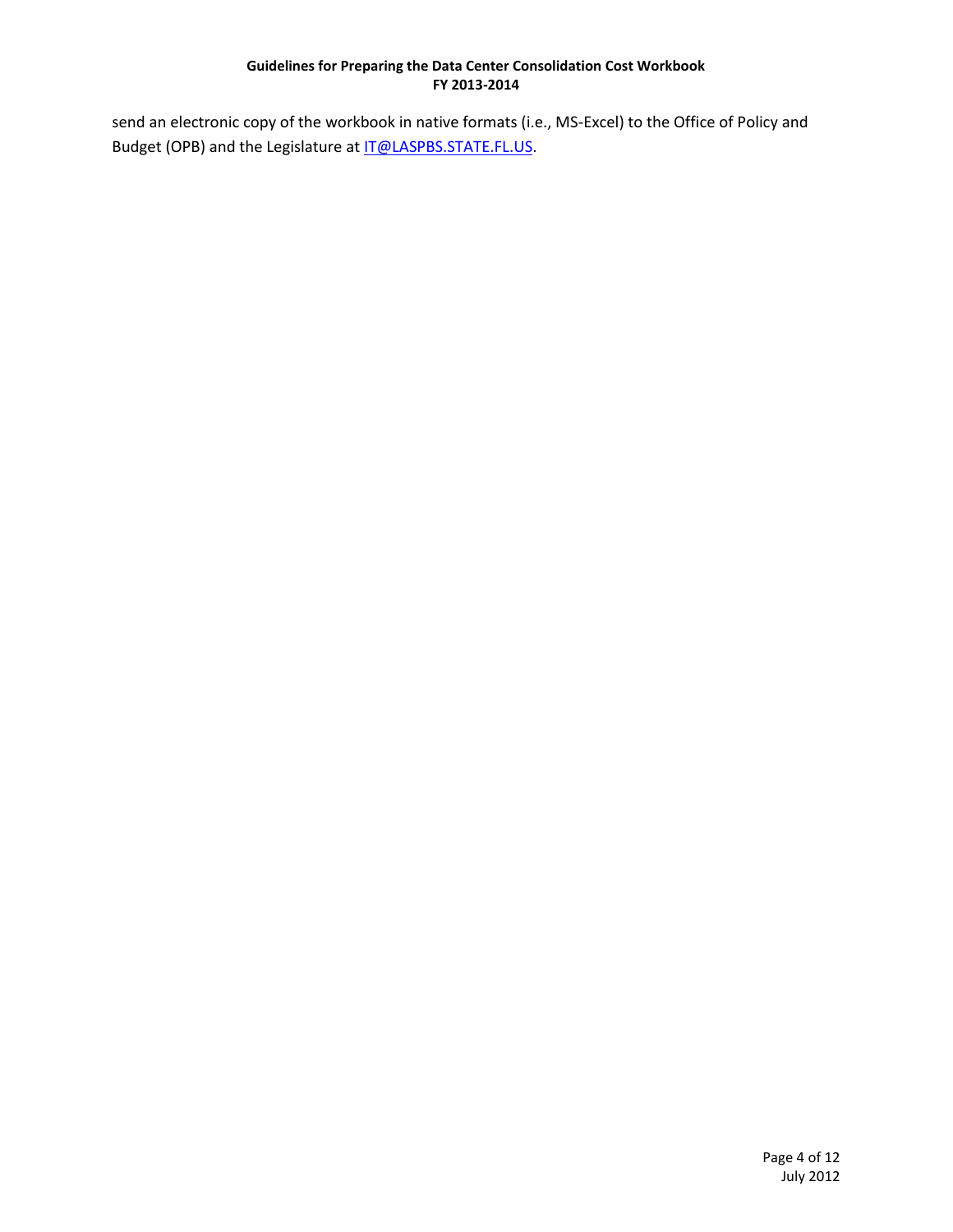### **COMPONENTS OF THE DATA CENTER CONSOLIDATION COST WORKBOOK**

This document provides the guidelines for completing the *Data Center Consolidation Cost Workbook* which includes:

- Summary Cost Spreadsheet (Tab 1)
- Personnel Detail Spreadsheet (Tab 2)
- Cost Breakdown by Funding Categories Spreadsheet (Tab 3)

Additionally, Tab 4 includes an example of an organizational chart and the minimal data elements required for the positions identified as part of data center consolidation. Each agency must also submit *(as a separate file)* its organizational chart with its completed workbook.

The structure of the *Data Center Consolidation Cost Workbook* has been locked and password protected without the ability to insert or delete any rows, columns, or worksheets. There are some cells in the workbook that are automatically calculated and therefore locked and require no agency input or edit. More specific information on these locked cells is provided in these guidelines.

It is recommended that each agency create a team comprised of agency personnel with substantial knowledge of the agency's IT configurations and associated costs to more effectively complete the *Data Center Consolidation Cost Workbook*. In order for the consolidation of agency data centers into a primary data center to be effective, the accurate submission of data center-related costs and service level requirements must be communicated to the appropriate primary data center.

#### **GUIDELINES FOR COMPLETING THE SUMMARY COST SPREADSHEET (TAB 1)**

The LBR instructions identify four agency D-3A issue codes that are associated with an agency's consolidation of its data center functions into a primary data center:

- 17C01C0 Deduct Agency Data Center Services Funding
- 17C02C0 Add Data Center Services Provided by Primary Data Center
- 33001C0 Reduction from Technology Services Consolidations
- 55C01C0 Additional Resources Required to Support Consolidation of Data Center Services

The Summary Cost Spreadsheet provides the necessary information to adjust an agency's budget based upon the D-3A issue codes identified above. These codes are included in the appropriate cost column headers.

#### **A. Description of Required Cost Elements & Corresponding Units Column**

## **1. Personnel (Row I)**

This cost element includes three cost components that identify the aggregate number of Full Time Equivalent (FTE) state positions, Other Personnel Service (OPS) positions, Contractor positions (staff augmentation) allocated to the equipment located at the agency data center. This is the aggregate number of all personnel assigned on a full- or part-time basis and should include those personnel performing management and administrative functions. *Rows I-1, I-2, and I-3 are locked and do not require entry by the agency. The Personnel Detail Spreadsheet (Tab 2) is linked to these rows and based upon the personnel identified on this spreadsheet;*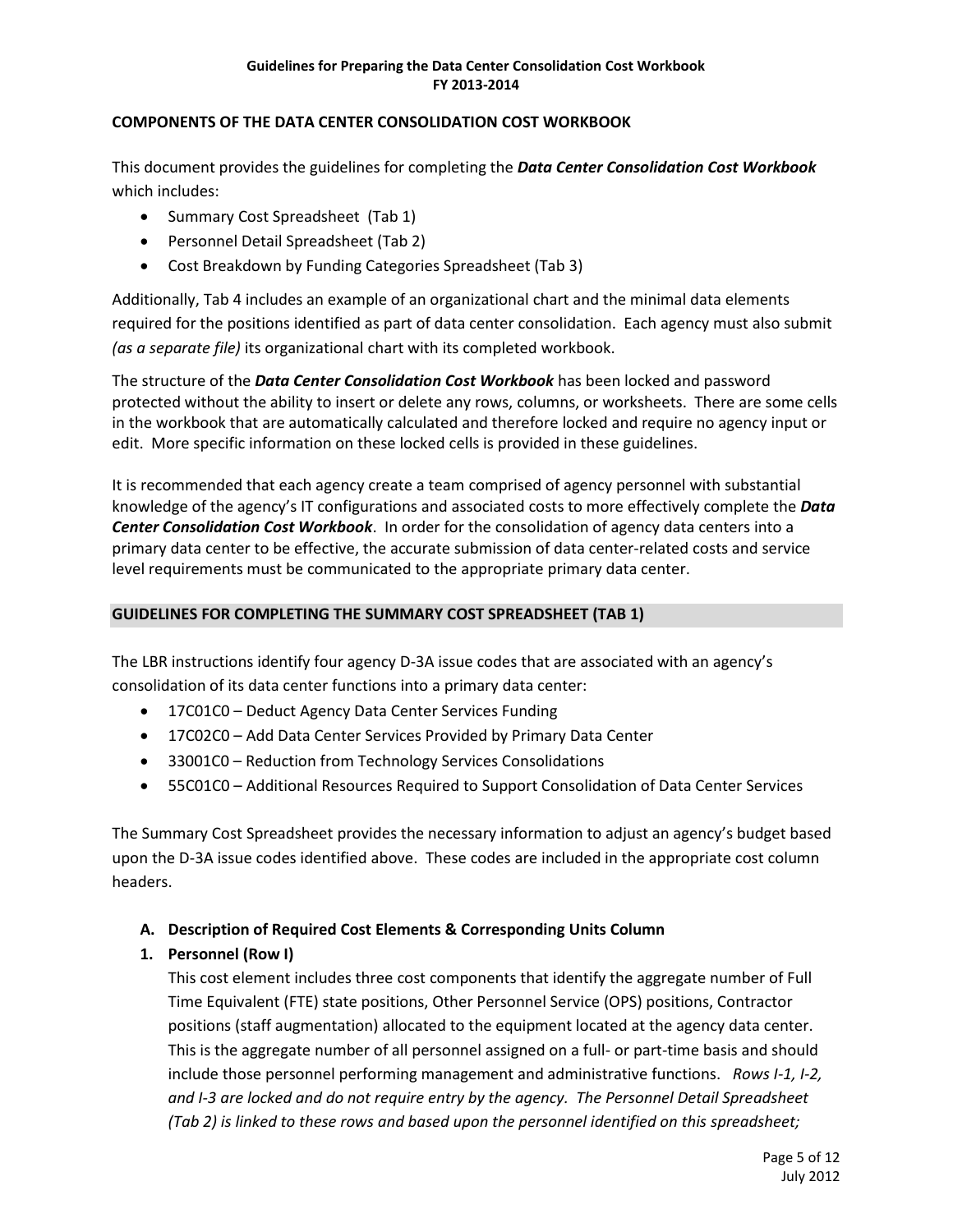*totals are automatically populated into Rows I-1, I-2, and I-3.* The Personnel Cost Element includes:

- a. FTE positions includes the total number of FTE positions, filled and vacant, performing one or more of the statutorily-defined data center functions for Fiscal Year 2012-2013.
- b. OPS positions includes the full- or part-time OPS positions, both filled and vacant, performing one or more of the statutorily-defined data center functions for Fiscal Year 2012-2013.

*NOTE: The units and associated costs in Rows VII-1 to VII-3 in the Administrative Overhead Cost Element are locked, because these values are automatically calculated based on the number of personnel units entered in Rows I-1 and I-2.*

c. Contractor positions – includes the number of positions, both filled and vacant, that are needed to support the equipment located at the agency data center and used to augment existing FTE and OPS staff on a full- or part-time basis. Contractor positions are not paid from the state payroll system.

This cost element also includes a fourth component, the associated amount of Overtime and On-Call Pay required by the agency to support its agency data center functions. It is important that each agency adequately identifies this amount to ensure sufficient resources will be transferred to the primary data center.

## **2. Hardware Located in the Agency Data Center (Row II)**

This cost element identifies the total costs of the hardware currently located in an agency data center or computing facility. To identify the total costs, the agency will need to also identify the number of asset and resource units *(Rows II-1 through II-5).*

a. Servers – includes the number of physical mainframe platforms, UNIX, or Linux servers, other mid-range servers, and Intel-based servers the agency has purchased or leased. A physical server is a computer on a network that manages network based resources, e.g., file servers, print servers, database servers. When a physical server is running virtualization software, it may contain multiple local servers. A logical server is an instance of an operating system that runs on a partition of a physical server. Agencies should indicate the number of logical servers in a footnote, if partitioned or virtual servers are used.

b. Current Servers Maintenance & Support Agreement – includes the number of maintenance or support agreements your agency currently has that corresponds with the server hardware identified above.

c. Storage Systems – includes but not limited to the number of disk storage, solid state "disk", DASD, tape storage, and storage area networks (e.g., optical storage).

d. Data Center/Computing Facility Internal Network – includes but not limited to the number of data center routers, switches, network hubs, remote access equipment, and mainframe communication equipment. Includes all costs associated with network costs within the walls of the data center or computing facility.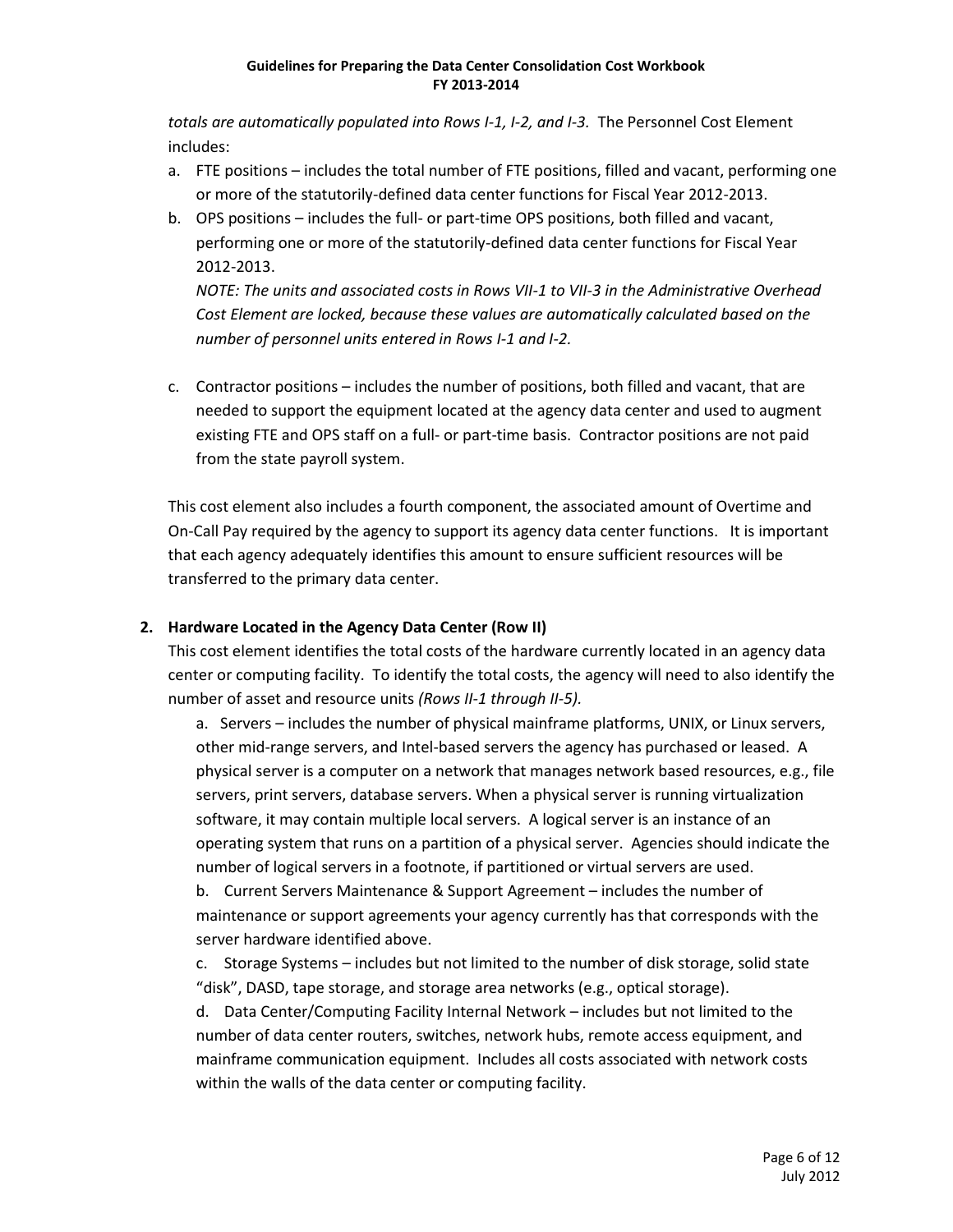e. Other Hardware – is available for the agency to identify any other hardware assets that may not be included in the other cost components.

## **3. Software Located in the Agency Data Center (Row III)**

This cost element identifies the purchased or leased software residing on equipment located in an agency data center. The software should include:

- a. Software Systems Software mainframes, mid-range servers, Intel-based servers, and workstations.
- b. Database Software database management systems that support enterprise-wide applications. These databases have either been custom-built or utilize commerciallyavailable software such as SAP, PeopleSoft, Oracle, Siebel, or Versa.
- c. Other is available for the agency to identify any other software assets that may not be included in the other cost components.

### **4. Hardware Not Located in the Primary Data Center (Row IV)**

This cost element includes the same cost components identified in number 2; however, this is for hardware supporting a department-wide application or system but not currently located at the agency data center.

### **5. Software Not Located in the Primary Data Center (Row V)**

This cost element includes the same cost components identified in number 3; however, this is for software supporting a department-wide application or system but not currently located at the agency data center but is required to support equipment located at the agency data center.

#### **6. Contracted Services or External Service Providers (Row VI)**

This cost element includes the total amount of current billings for any services provided by a primary data center *(which may be none)*; applicable contract amounts for disaster recovery services for agency mission critical system(s); and any other applicable contracted services and/or external service provider costs. *The DMS Network Line Charges Costs Attributed to Consolidation component is only applicable for Columns E & F; and should only represent any decrease or increase to the agency's DMS network line charges as a direct result of data center consolidation.*

## **7. Administrative Overhead (Row VII)**

This cost element includes the other personnel- and facility-related costs not captured in the Personnel cost element. *NOTE: The number of units entered into the Personnel Cost Element*  will be automatically populated into the number of units for Recurring FTE Standard Expense and *Recurring Standard HR Assessments.* Additionally, this cost element also involves identifying the proportion share of the agency data center/computer room rent and insurance, utilities, and other related environmental.

#### **8. Other (Row VIII)**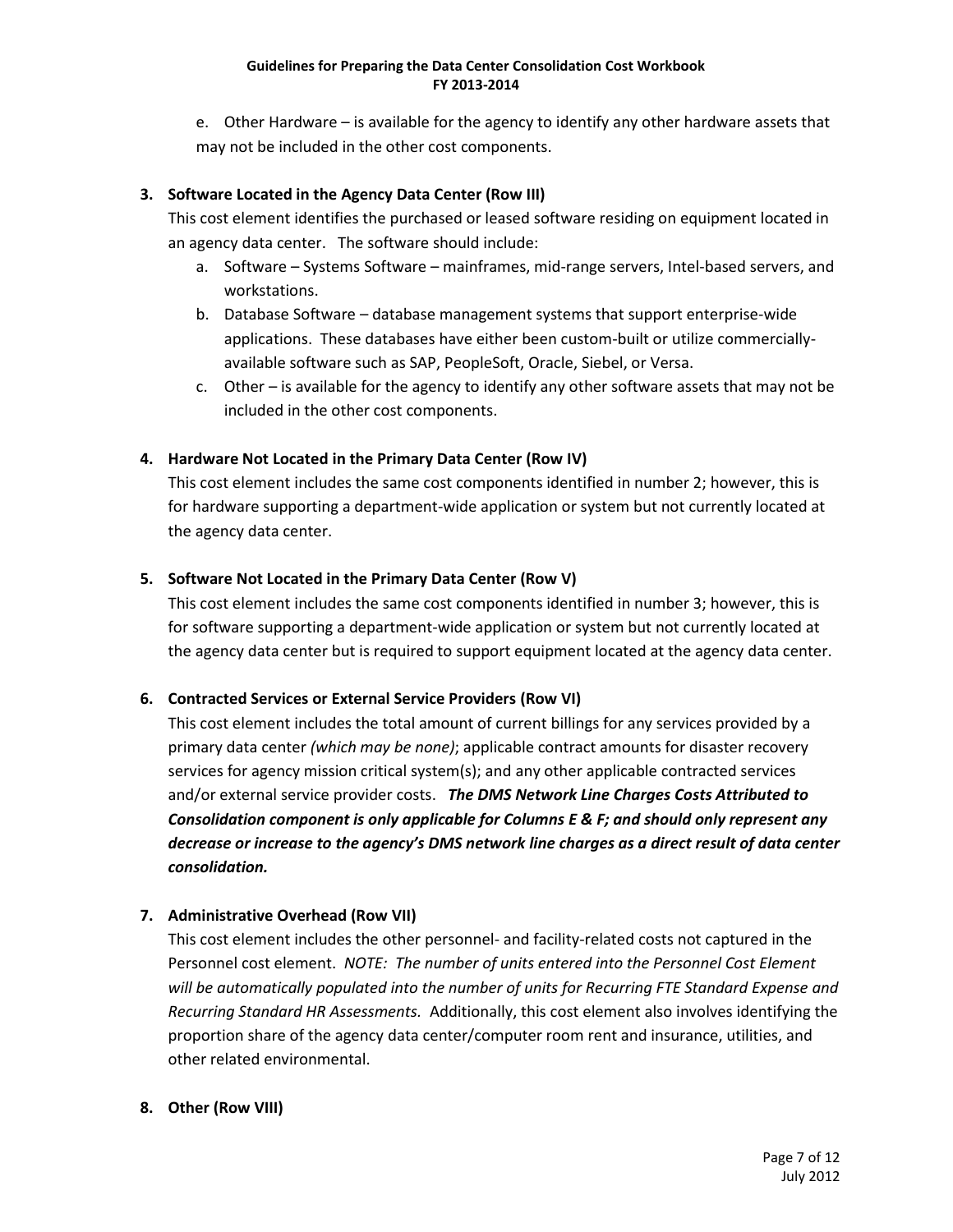This cost element includes any "other" agency cost(s) that is not specifically included in the other identified cost elements, for example any applicable training, travel, and supplies. Since this cost element could be used to identify a wide range of expenses, please use the Footnotes to clearly describe and itemize these costs.

## **B. Description of Footnote Column**

This is the number of the footnote line that provides necessary clarification or explanation for the corresponding cost element. Whenever more detail is required, that information should be provided in the Footnote section along with the corresponding footnote number. Footnotes should be used to document assumptions and provide details on what the agency is including with the cost element rows.

At a minimum, agencies must include footnotes for any Cost Component row that is a consolidated cost comprised of more than one item. For example, if the total cost for Cost Component row II-2, Servers, includes more than one item, the agency would include in a footnote a listing of each item and its corresponding cost. It is anticipated that agencies would need to use footnotes to identify the individual items and their costs for the Cost Components included in the Hardware, Software, and Contracted Services/External Service Providers cost elements.

*Note: Since this is a Microsoft Excel worksheet, text for footnotes is limited to a total of 1024 characters. If more space is required to thoroughly describe the footnote, additional footnotes can be provided in a separate attachment or spreadsheet that should be clearly identified as supplemental information.* 

## **C. Estimated Allocation of Recurring Base Budget (Column A)**

Column A is the total funding from the agency's recurring base budget *(based on LAS/PBS Columns G64 minus G65)* that is allocated for each cost element in order to fully operate, manage, maintain, and upgrade the equipment located in the agency data center or computing facility that has been identified for consolidation into a primary data center. **Agencies must report all costs associated with these cost elements even if the agency is requesting an exemption in Column B.**

The cost for filled and vacant FTE positions should be the actual cost of salaries and benefits as appropriated in the Fiscal Year 2012-2013 General Appropriations Act. The cost for OPS and contractor positions should also include the amounts appropriated in the Fiscal Year 2012-2013 General Appropriations Act.

*NOTE: The value amounts for rows VII-1 through VII-3 are locked and have been automatically populated with the following amounts identified/authorized in the FY 2013-2014 LBR Instructions.*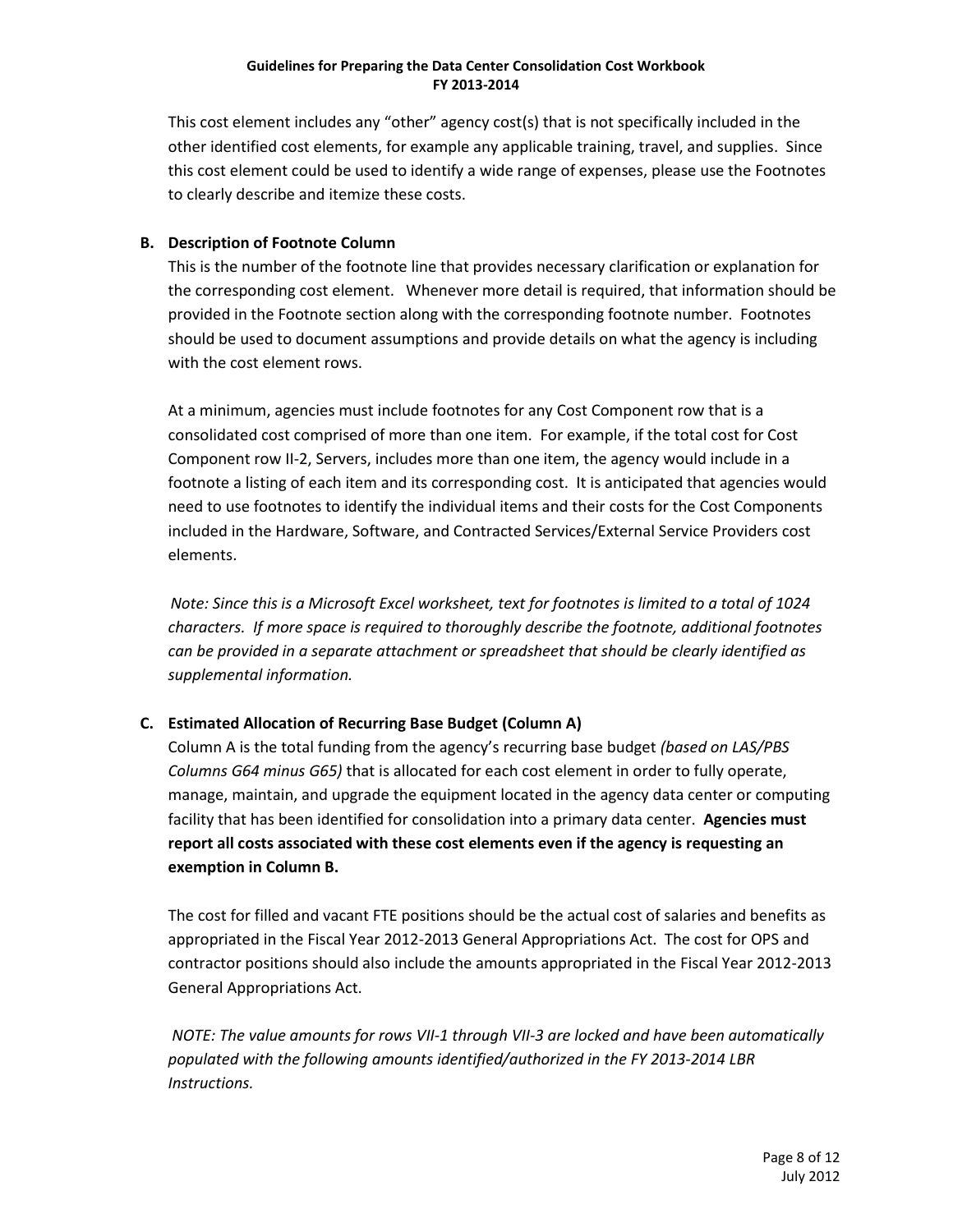**D. Items from Column A Requested as Exempt (Column B)**. This column may be used by agencies if they are requesting that any of their data center equipment or resources be exempt from consolidation. If requesting an exemption, agencies must identify what portion of costs are associated with the items being requested for exemption and use the footnotes to fully explain their exemption request. **It is important to remember that exemptions can only be approved by the Legislature; therefore, all costs must be reported in Column A even if an agency is requesting an exemption.**

E. **Items from Column A Recommended by PDC as Exempt (Column C).** The input for this column is provided by the appropriate primary data center. Each agency must contact the appropriate primary data center and request the center to review any exemptions the agency is requesting and provide its recommendation on the appropriateness of the exemption.

**F. D-3A Issue Code Columns (D-F).** The LBR Instructions identify four agency D-3A issue codes that are associated with an agency's consolidation of its data center functions into a primary data center. These three columns include these issue codes.

By September 1, 2012, the primary data center will provide the agency its Fiscal Year 2013-2014 projected costs for the primary data center to provide the agency's data center services. To adjust the agency's budget to pay for these services, the following budget actions are required:

1. **17C01C0 (Column D)** – This issue code is used to deduct from the agency's base budget, to include FTE, the funds that are currently used by the agency to operate, manage, maintain, and upgrade the resources supporting its data center. This amount corresponds to what is needed by the primary data center to provide the agency's data center services for Fiscal Year 2013- 2014 when combined with the reduction included in issue code 33001C0. *This issue code must net to zero for appropriations by fund type when combined with issue code 17C02C0.*

2. **17C02C0 (Column D)** – This issue code adds to the appropriate data processing category the funds deducted from issue code 17C01C0. Agencies that are consolidating must increase appropriations in the appropriate data processing appropriation category to pay for the data center services that will be provided by the primary data center. *This issue code must net to zero for appropriations by fund type when combined with the amount deducted in issue code 17C01C0.*

3. **33001C0 (Column E)** – This issue code is used to show a net budget reduction for data center services that is attributable to data center consolidation. The net budget reduction is the difference between what the agency is currently spending to operate, manage, maintain and upgrade its agency data center and the amount the primary data center will need to provide data center services for Fiscal Year 2013-2014.

4. **55C01C0 (Column F)** – This issue code identifies any additional resources, above and beyond reductions attributable to data center consolidation, that are necessary to accomplish the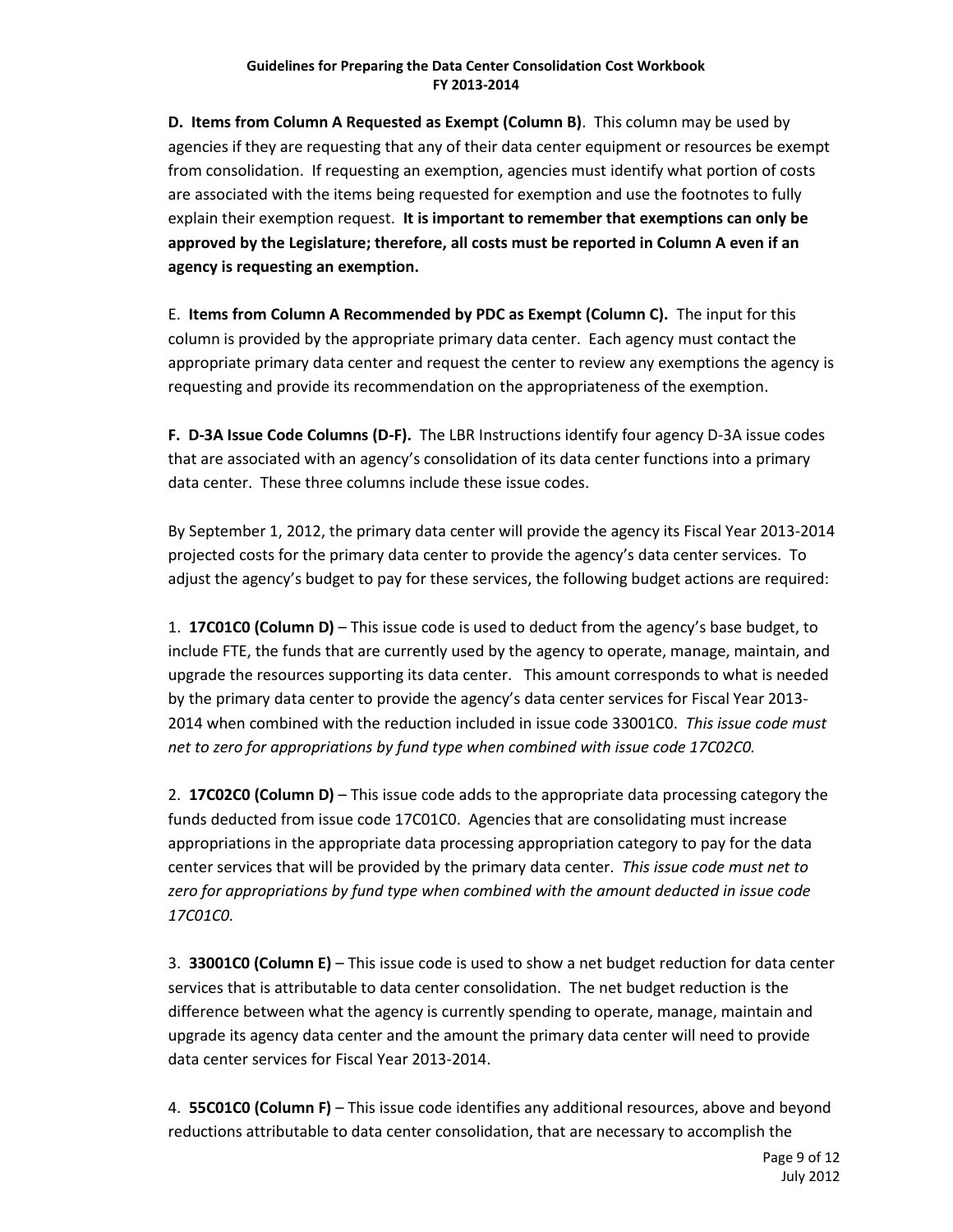consolidation, including additional funding to pay for data center services at the primary data center and one-time moving costs.

### **GUIDELINES FOR COMPLETING THE PERSONNEL DETAIL SPREADSHEET (Tab 2)**

The Personnel Detail Spreadsheet requires agencies to provide more detailed information about the Fiscal Year 2012-2013 personnel resources performing one or more of the statutorily-identified data center functions within the agency data center or computing facility. This spreadsheet will assist the primary data centers in constructing their proposed staffing plans and assist the Office of Policy and Budget (OPB) and the Legislature in their review and analysis of the agency and primary data centers transition plans.

The agency must complete the table that provides additional detail for each FTE, OPS, and Contractor position. *The purple headers in the table indicate columns for agency data entry. The green header columns are automatically-calculated and require no agency input*.

## **A. Data Center Function Org Chart ID # Column**

Each agency is required to submit, as a separate document, the applicable IT-related organizational chart that clearly identifies where the Personnel identified in the FY 2012-2013 Personnel Detail Spreadsheet are located within the agency's structure. For each of these positions, to include Contractor positions, the agency should assign a unique organizational chart ID number. This number should be included on the appropriate organizational chart as well as in the Data Center Function Org Chart ID # Column. This will allow the primary data centers, OPB, and the Legislature to more easily track the personnel positions identified on the Summary Cost Spreadsheet to the agency's organizational chart.

## **B. Position Title Column**

Insert the current position title for each personnel position. This is the position title included on the agency's IT-related organizational chart. Provide a title for all personnel, including OPS and Contractors.

## **C. Annual Cost Column**

For each staff position identified, this column should reflect the total annual cost for that position and should equal the actual amount appropriated in the Fiscal Year 2012-2013 General Appropriations Act or otherwise provided for in substantive law. For any vacant positions, the annual cost should include the amount appropriated in the General Appropriations Act for that position.

## **D. Personnel Type Column**

Select FTE, OPS, or Contracted Services from the drop-down list to identify the personnel type for each position.

#### **E. FTE/OPS Position # or IT Contractor ID # Column**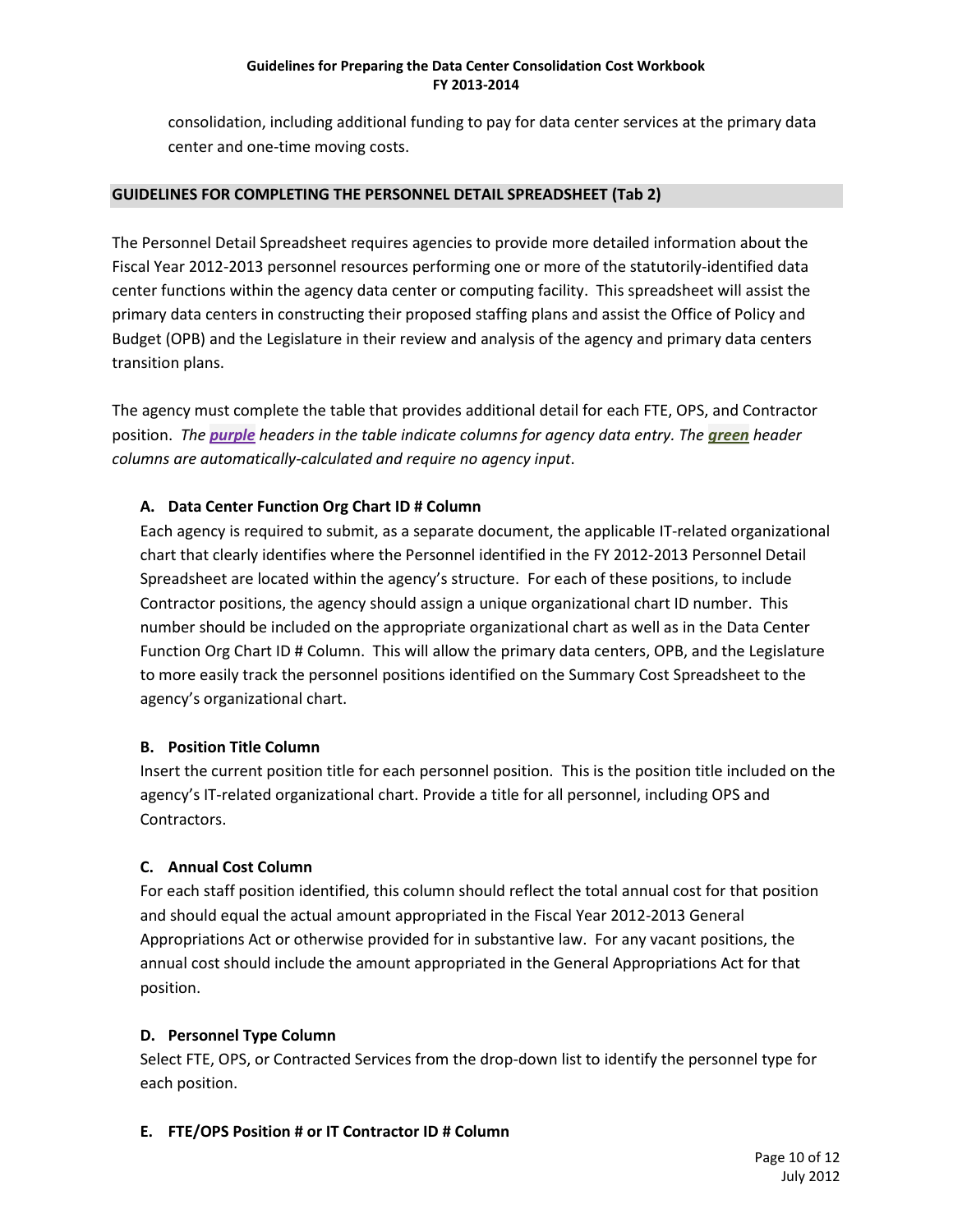Provide the appropriate position number for the FTE and OPS position and the IT consulting job number for the contractor position. This position number should be the same position number included on the agency's IT-related organizational chart.

## **F. If Vacant, Enter Date Vacant Column**

Identify which positions, if any, are currently vacant by including the date the position became vacant (e.g., MM/YYYY) as identified in PeopleFirst. *Vacant positions should be clearly labeled as vacant on the agency's organizational chart.* 

## **G. Required for On-Call Duty Column**

Select either Yes or No in the drop-down box to identify whether the position is required for on-call duty.

## **H. Data Center Functional Responsibility Columns**

These columns correspond to the statutorily-identified data center functions and are listed under the *Data Center Functional Responsibilities* headers. For each position listed, identify the percentage of his/her time spent supporting each function as accurately as possible and check the *Data Validation Column* to ensure that the agency does not exceed the amount allocated for each position. Entering the percentages in the **purple** columns will automatically calculate the associated amount in the **green** columns.

## **I. Data Validation Columns**

These columns require no input by the agency; rather these automatically-calculated columns serve as a data validation function to ensure that the agency accounts for all of the staff position's time that is allocated to one or several of the data center functions. For example, if 40% of a FTE position is spent performing one or several of the data center functional responsibilities; the data validation columns should show the full 40%.

# **GUIDELINES FOR COMPLETING THE COST BREAKDOWN BY FUNDING CATEGORIES SPREADSHEET (Tab 3)**

The Cost Breakdown by Funding Categories Spreadsheet requires the agency to identify the specific budget categories for each of its data center consolidation D-3A issue codes. This spreadsheet should be completed by agency budget personnel and should match the agency's entries for these D3A issue codes in LAS/PBS.

The information above the table in Row 5 identifies the total amount for each D-3A issue code from Columns B, C, D and E of the Summary Cost Spreadsheet. These amounts are provided as a validation function to ensure that the agency accounts for 100 percent of the identified request.

# **A. Columns A through I**